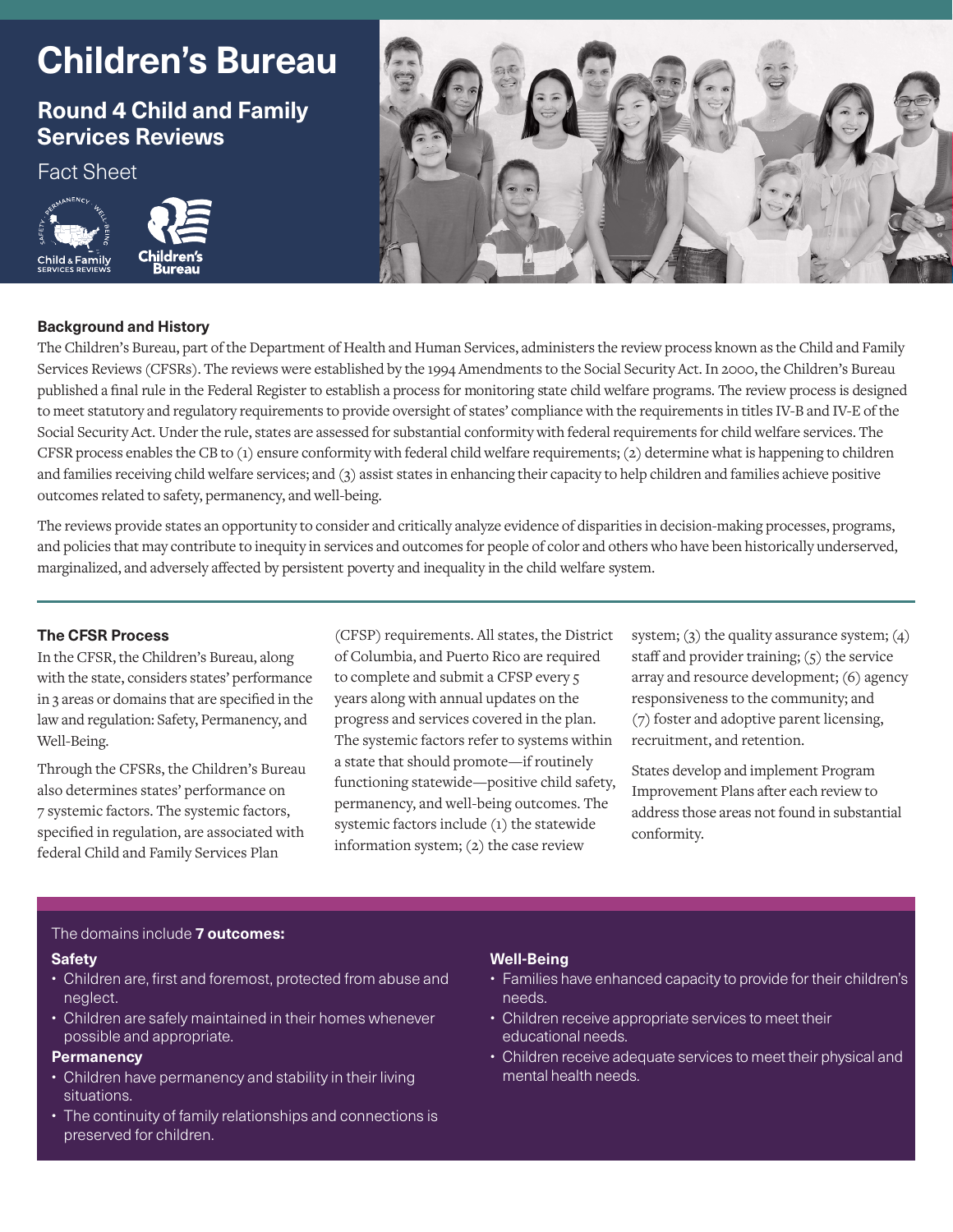#### **The CFSR Process**

The CFSRs are a partnership between federal and state staff. The process is explained below.



*Statewide Assessment.* The statewide assessment provides an opportunity for states to gather and analyze qualitative and quantitative data and evidence to evaluate their child welfare programs and practices. The statewide assessment begins with the consideration of the state's performance on the CFSR data profile. The Children's Bureau creates the data profile using the states' administrative data (from the Adoption and Foster Care Analysis and Reporting System [AFCARS] and the National Child Abuse and Neglect Data System [NCANDS]) and sends it to the state. In addition to the CFSR data profile, states use their own qualitative and administrative data along with relevant data from agency partners and stakeholders to examine performance and systemic factor functioning. The statewide assessment is written by the state in collaboration with key partners and stakeholders, including those with lived experience, to demonstrate how well the systems are functioning. The information captured in the statewide assessment informs the Children's Bureau's substantial conformity determinations and is used to inform subsequent phases of the CFSR.

*Onsite Review.* A joint federal-state team conducts an onsite review of the state child welfare program. The onsite review phase of the CFSR includes (1) case reviews, which include interviews with key case participants, and (2) interviews with child welfare system stakeholders and partners, such as courts, community agencies, foster families, caseworkers, service providers, and parents and youth served by the child welfare system. The extent of stakeholder interviews varies depending on the information provided in the statewide assessment.

States meeting certain criteria may conduct their own case reviews and case-specific interviews using the federal Onsite Review

Instrument and Instructions and submit the results to the Children's Bureau in lieu of a Children's Bureau-led review conducted in a 1-week timeframe.

#### Get Involved

Successful systemic improvement begins with accurately assessing child welfare systems' performance and identifying challenges and root causes. This is foundational for identifying and implementing the best solutions. The CB encourages the involvement of a wide range of individuals in the review process. Actively engaging those who work in and experience the child welfare system is essential for gathering the best information for making assessments and identifying, implementing, and monitoring effective strategies.

#### State child welfare agency staff, agency partners, and stakeholders involved in the CFSR process:

- Child welfare agency director, county directors, and program managers
- Youth and parents served by the agency
- Court Improvement Program directors
- Judges
- Attorneys for the agency and for parents
- Guardians ad litem and attorneys for children
- Members of administrative review bodies
- Supervisors and caseworkers from the public child welfare agency and private agencies
- Relative caregivers, and foster and adoptive parents
- Tribal leaders and Tribal child welfare staff, including program administrators, caseworkers, and supervisors
- Law enforcement representatives
- Representatives of Kinship Navigator Programs
- Major service providers